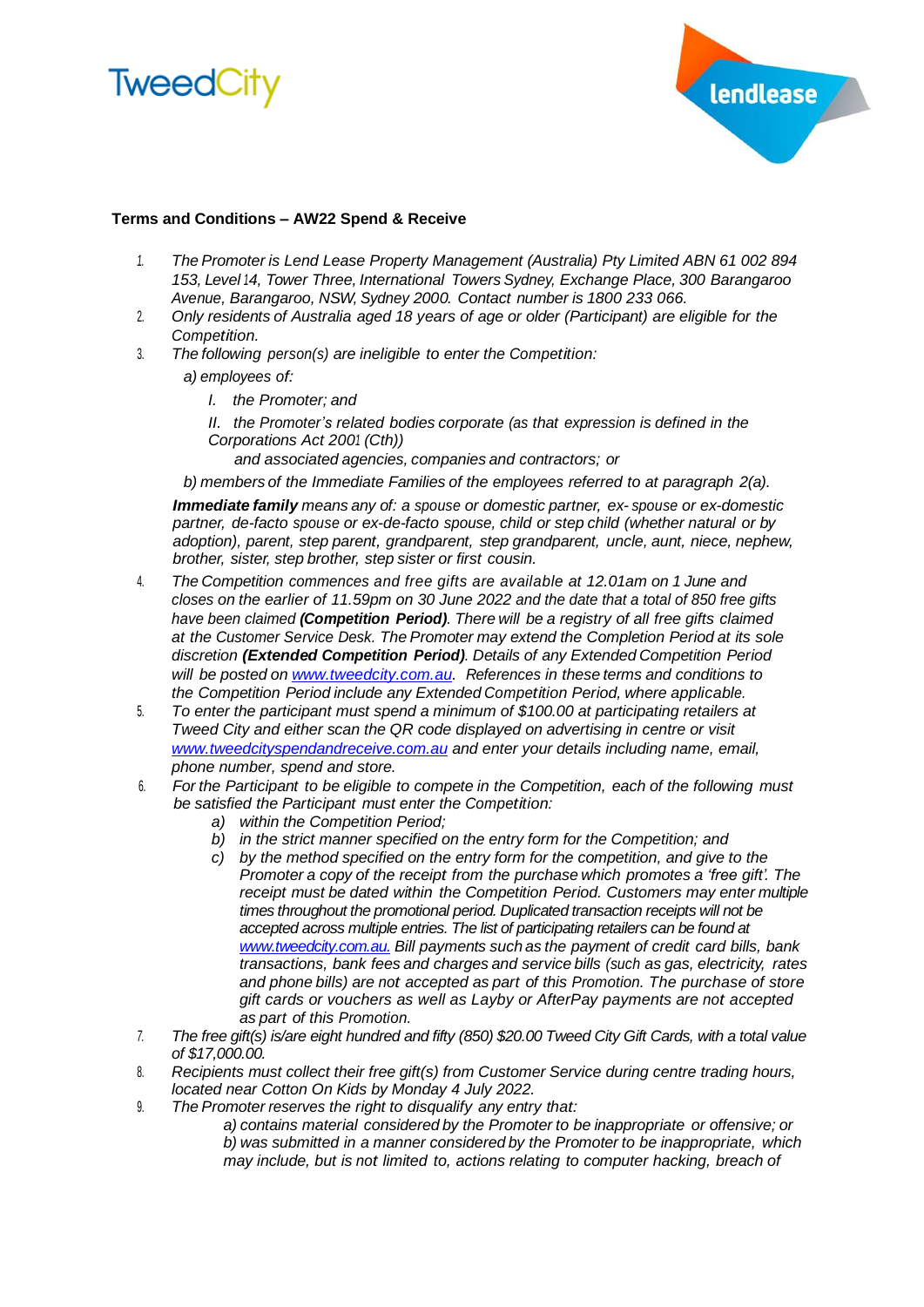

*copyright or other intellectual property rights and actions that breach any relevant laws.*

- 10. *At the time of collecting the prize the winner will be required to confirm their identity by producing such photo identification as may be directed by the Promoter. If the recipient is under the age of 15 years, the free gift will be awarded to the winner's parent or guardian.*
- *11. The gift(s) is/are not redeemable for cash and is personal to the winner. It cannot be transferred, exchanged or otherwise dealt with.*
- 12. *By entering into the Competition the Participant is deemed to have accepted these terms and conditions.*
- 13. *The Promoter assumes no responsibility for lost, misplaced, destroyed or stolen free gifts once they are claimed.*
- 14. *Nothing in these terms and conditions is intended to exclude, restrict or modify rights which the Participant may have under any law (including the Australian Consumer Law) which may not be excluded, restricted or modified by agreement ('Your Consumer Rights'). Subject to Your Consumer Rights, the Promoter is not liable for any loss or damage however caused (including by negligence), suffered or incurred in connection with the Competition or any prize. Any condition or warranty which would be implied by law into these terms and conditions is excluded.*
- 15. *The Promoter may conduct such further draws at the same place as the original draw as is necessary in order to distribute any unclaimed prize by that date.*
- 16. *All entries become the property of the Promoter. All entries will be entered into a database and the entrants' names and addresses may be used as detailed in the privacy collection statement which accompanies these terms and conditions.*
- 17. *The Promoter may cancel the competition and not award the prize(s) where circumstances beyond the Promoter's reasonable control prevent the Promoter from providing the prize(s). Should the Promoter cancel the Competition the Promoter will:*

*a) advertise that the Competition has been cancelled by placing a notice on the centre website*

*b) promptly destroy all entries received; and*

*c) not use the personal information that any Participant has provided on the entry form.*

## **Privacy Collection Statement**

*Personal information you provide to Lend Lease Property Management (Australia) Pty Limited ABN 61 002 894 153 by completing this entry form (or otherwise providing your details) may be used for purposes related to the operation of our business including administering the relevant Competition/Promotion, advising you and the public if you are the winner, providing and improving our products and services and, unless you opt out on the entry form or by contacting us, communicating with you on an ongoing basis for market research and/or with information about any products or services we think you may be interested in at Tweed City Shopping Centre. This may be by any means of communication including telephone and electronic messages (e.g. email). If the information requested is not provided, you will not be able to enter the Competition/Promotion. We take steps to ensure that we only collect personal information which is relevant to our dealings with the particular individuals wans which is reasonably necessary for the Competition/Promotion or our other business activities.[Include the following only if a permit is required: We are required or authorised to collect your personal information under laws such as the Gambling Regulation Act 2003 (Vic), Lotteries and Art Unions Act 1901 (NSW), Lotteries Act 1964 (ACT), Lottery and Gaming Act 1936 (SA), and Gaming Act 2015 (NT) and other relevant laws regulations. If the information requested is not provided, you may not receive the free gift.*

*We generally collect personal information directly from individuals through our marketing, sales, business development, operations, human resources, research or other activities. However, in some cases, personal information may be collected from*